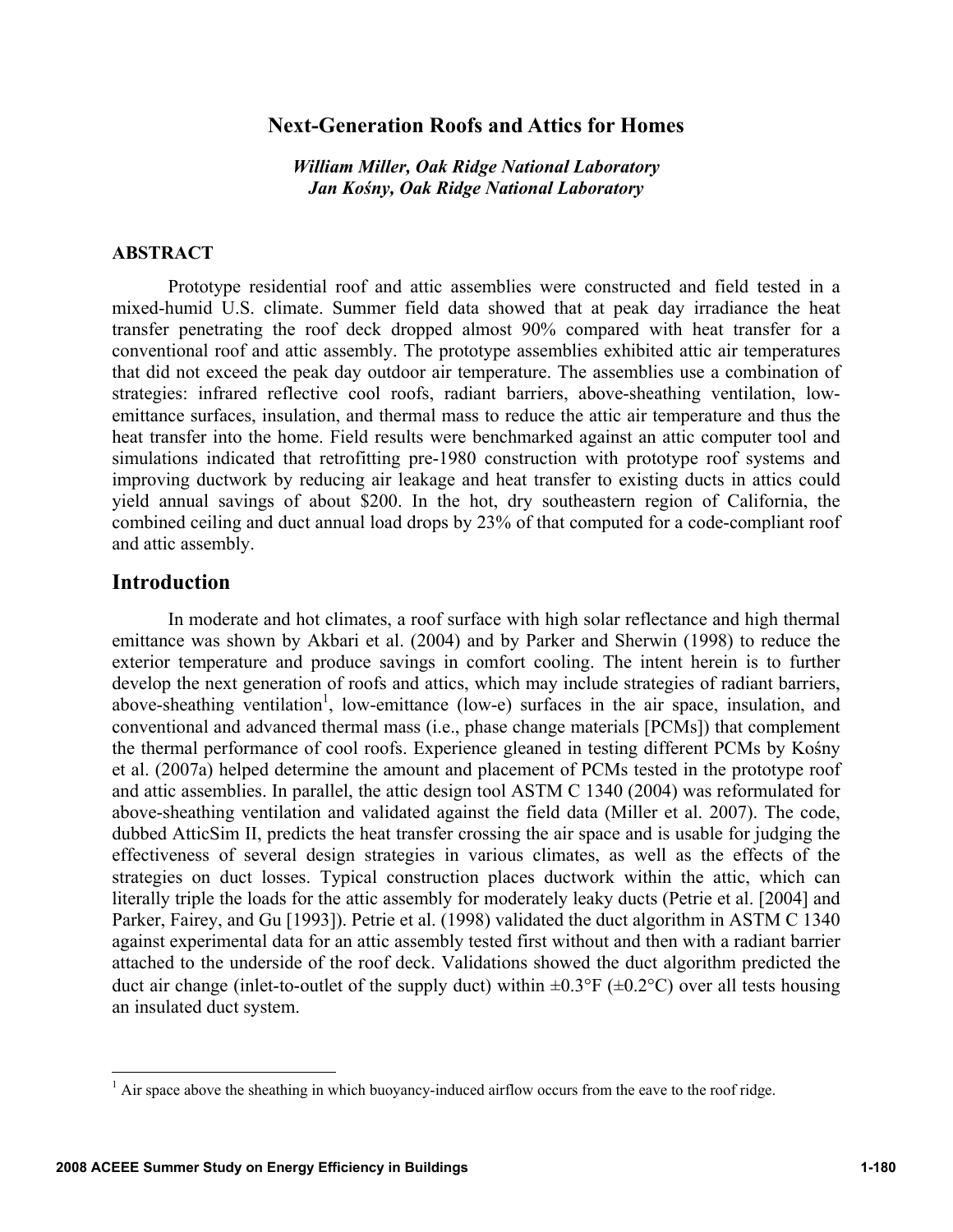Whole-building energy simulations using Energy Plus are also discussed to demonstrate the potential energy savings in homes equipped with PCM-enhanced attic insulation. A one-story house was simulated for the climate of Bakersfield, California, to assess adding PCM-enhanced blown cellulose to the attic floor. ASTM C518 tests demonstrated that adding 30% paraffinic hydrocarbon PCM to cellulose fibers had no negative impact on the R-value of the insulation. The 30% paraffinic hydrocarbon PCM also passed the ASTM C1149 smoldering combustion test; it did not compromise the fire resistance of cellulose-PCM blend insulation (Kośny et al. 2007b).

# **Field Study**

A steep-slope roof and attic test stand, the Envelope Systems Research Apparatus (ESRA), was used for field testing and documenting the heat transfer crossing the roof decks of cool color roofs separately or in combination with other energy saving strategies. Salient features of the ESRA and additional details of the roof and attic assemblies are provided by Miller (2006). A commercially available asphalt shingle with solar reflectance of 0.093 and thermal emittance of  $0.89$  (SR093E89)<sup>2</sup> was the control for comparing the thermal performance of the prototype roof systems.

All assemblies were equipped with heat flux transducers (HFTs) embedded in the roof deck and in the attic floor. A Fox 670 heat flux apparatus was used to calibrate each HFT in a guard made of the same material as used in construction to correct for shunting effects (i.e., distortion due to three-dimensional heat flow). The HFT for measuring ceiling heat flow is embedded between the two pieces of wood fiberboard. The ceiling insulation was set low at R<sub>US</sub>-5.1 h·ft<sup>2</sup>·°F/Btu [R<sub>SI</sub>-0.9 m<sup>2</sup>·K/W] to minimize the experimental uncertainty of the measured heat flow crossing the attic floor. The field data were then used to validate the attic simulation model. Therefore, the discussions of field data will focus on heat crossing the roof deck of the attic, and simulations will provide results for energy consumption of attics with code-compliant levels of insulation.

### **Clay and Concrete Tile Field Data**

Miller et al. (2005a) observed that tiles with high profiles allowed the least amount of heat to penetrate into their roof decks. Venting occurred along the underside of the barrel of the tiles from soffit to ridge. Miller et al. (2005b) designed a procedure using tracer gas techniques outlined in ASTM E 741 (ASTM 2000) and measured at solar noon buoyancy-induced airflows ranging from about 12 to 40 ft<sup>3</sup>/min (0.0056 to 0.0188 m<sup>3</sup>/s). The high- profile tile had the highest measured airflow.

Of the high-profile roof tiles, the clay tile (SR54E90) had the lowest heat flux crossing the deck; subsequently, the heat penetrating the deck around solar noon was 70% less than that entering through the deck of the attic assembly with asphalt shingles (Miller et al. 2005a). The solar reflectance and thermal emittance of a flat concrete tile (SR13E83) and a medium-profile concrete tile (SR10E93) are very similar to that of the control shingle (SR093E89); but the heat transfer through the roof of the attic assemblies for the flat-tile and the medium-profile tile roofs was half that for the asphalt shingle roof. The flat tile was installed on double battens; the

<sup>&</sup>lt;sup>2</sup> SRxx is the solar reflectance; "Eyy" is the thermal emittance. Thus, labeling a roof as SR093E89 indicates that it has a solar reflectance of 0.093 and a thermal emittance of 0.89.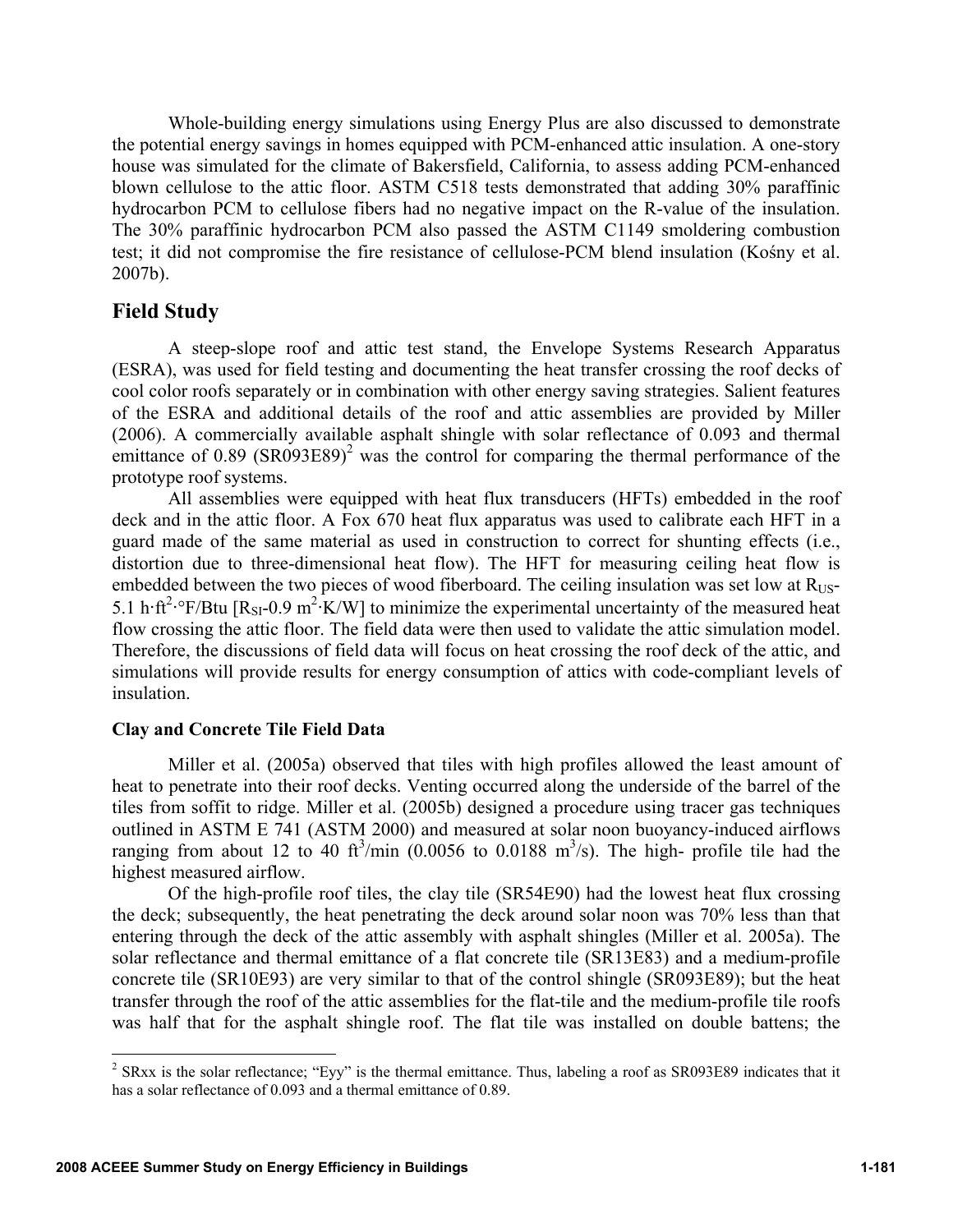medium-profile tile was attached directly to the deck. The reduction in heat transfer is due in part to the thermal mass of the tile and in part to the thermal resistance across the air space and to the thermally induced convection.

**Effect of cool colors, thermal mass and batten arrangement.** The Tile Roofing Institute (TRI) and its affiliates reconfigured the tile roof and attic assemblies on the ESRA to further assess the effects of cool color roofs, thermal mass, and placement of batten and double-batten systems under the tile. The double batten arrangement used for the flat tile (SR13E83) was removed and the tile<sup>3</sup> attached directly to the deck to judge the effect of the tile's thermal mass. Data for a hot August week (Fig. 1) show that the heat transfer for conventionally pigmented flat tile laid directly on the deck was only about 45% that measured for the control shingle. Previous tests of the same tile placed on double battens (offset 1.5 in [0.038 m]) showed similar rankings among the various tile roofs (Miller et al. 2005a). A recent field study by Wilcox (2007) elevated similar flat concrete tiles already on 1 by 2-in. battens an additional  $\frac{3}{8}$  in (0.0093 m) above the roof deck based on recommendations from TRI (2002, 6, 20). Wilcox's results with the additional  $\frac{3}{8}$ -in (0.0093-m) air space showed no improvement over the original batten system. Results herein imply that the thermal mass of the flat-tile roof predominates, and the tile may need be elevated further than  $1\frac{1}{2}$  in (0.38 m) off the deck for convection to have more effect.

Three medium-profile concrete tile roofs were configured: (1) direct to the roof deck and tile painted with an infrared reflective cool color pigmented coating (SR37E93); (2) on battens (1 by 1-in. nominal lumber) with cool color pigments (SR37E93); and (3) on double battens (1 by 1-in. nominal lumber) with tile having conventional color pigments (SR10E93). The cool color medium-profile tile on battens showed slightly lower heat transfer across the deck. All three medium-profile tiles showed less heat transfer across the roof deck than with the flat tile (Fig. 1). Most important, though, is the observation that as the cool color tile is moved further away from the deck (i.e., lain directly on the deck compared with offset from deck using batten (0.75 in [0.019 m], the roof's thermal performance improves. The medium-profile tile with conventional color pigments and on double battens (1.5 in [0.038 m]) showed deck heat transfer very similar to that of the cool color tile attached directly to the deck. The finding agrees in trend with similar work by Beal and Chandra (1995), who field-tested two identical medium-profile concrete tile roofs; one tile roof was direct-nailed and the other was offset mounted about 1½ in. (0.038 m) above the deck. Beal and Chandra (1995) measured an 11% reduction in the daytime heat flux penetrating the concrete tile roof on double battens compared with the adjacent direct-nailed tile roof.

**High-profile tile**. A high-profile tile with conventional terra-cotta color pigments (SR34E83) was tested on battens (1 by 1-in. nominal lumber). The terra-cotta tile slightly out-performed all medium-profile tile configurations. Two roofs—one with high-profile concrete tile having a splotchy terra-cotta finish (SR26E86) and the other with a high-profile clay tile with cool color pigments (SR54E90)—were each placed on 1¼ in. (0.032 m) of extruded polystyrene (EPS) insulation adhered to the deck using a spray polyurethane adhesive. The additional  $R_{US}$ -6.25  $(R<sub>SI</sub>-1.1)$  of EPS insulation under the high-profile splotchy terra-cotta tile helped drop peak day heat transfer by 85% of that measured for the control shingle roof. Doubling the solar

 $3$  The underside of the flat tile is hollow, and the placement of tile allows for a small but closed air space formed by overlapping tile.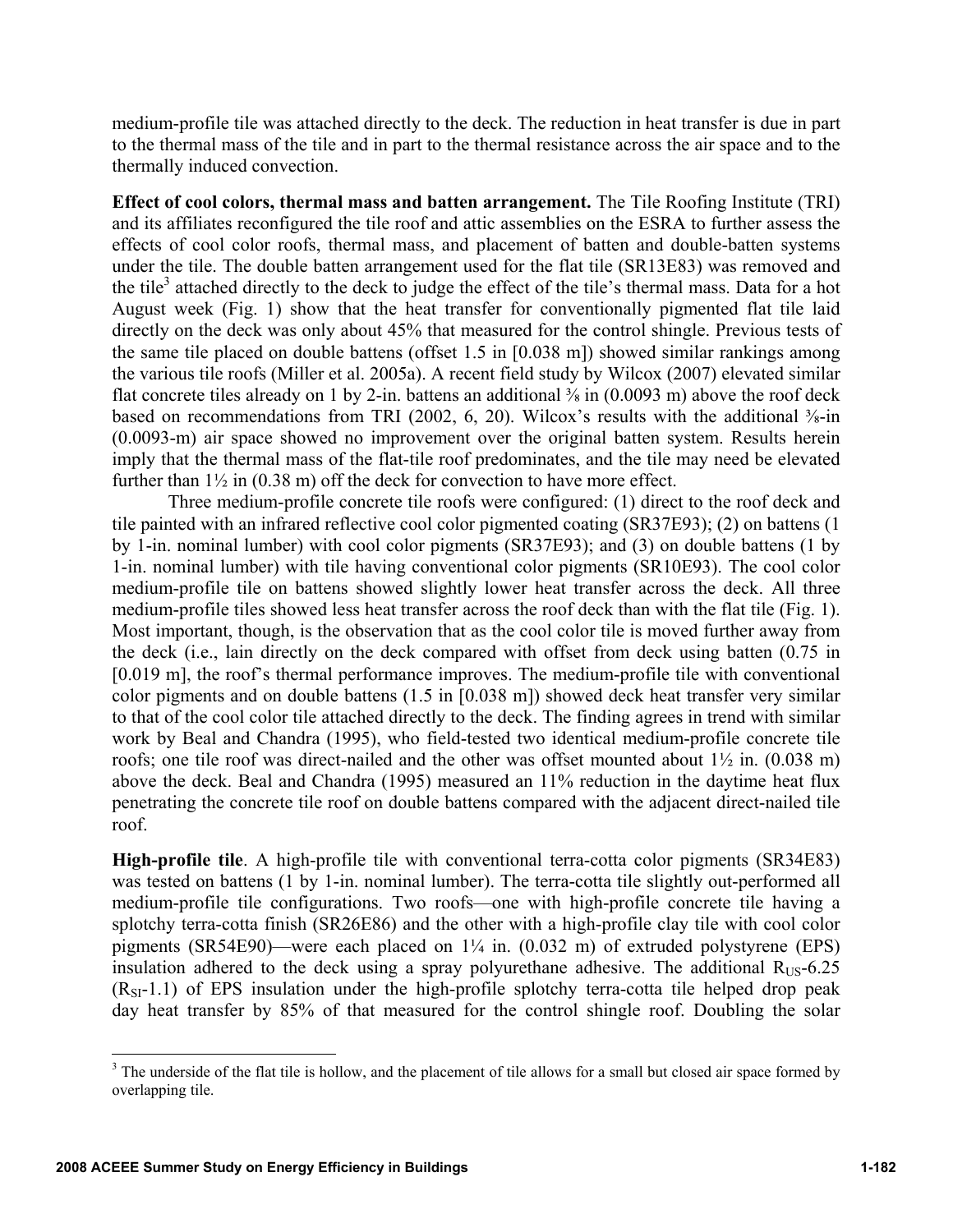reflectance from 0.26 to 0.54 further improved roof performance. The heat transfer crossing the deck of the clay tile roof was the lowest observed of all tested tile roofs: deck heat flow dropped by 90% of that measured around solar noon for the control shingle roof on this hot day (Fig.1)!





#### **Stone-Coated Metal Roofs**

Miller, Wilson, and Karagiozis (2006) field tested stone-coated metal roofs on adjacent attic test assemblies similar to the assemblies used for testing tile. A conventional dark-gray stone-coated metal shake (SR08E90) and a light-gray shake (SR26E90) were tested on identical double-batten constructions (air space of  $\frac{3}{4}$ -in. [0.019-m]). The dark-gray metal shake and the asphalt shingle have almost identical solar reflectance and thermal emittance characteristics, yet the heat flow crossing the roof deck of the dark-gray shake was just 70% of the heat flow crossing the roof deck of the control shingle (Fig. 2). The 30% reduction in heat flow was caused by the thermal resistance of the air space, by convection occurring in the air space, and in part by the low-e (emittance) of the underside of the stone-coated roof shake. Thermal emittance was determined to be 0.35 for the bare metal underside of the shake roof.

Increasing solar reflectance from 0.08 to 0.26 caused the heat flow crossing the roof deck of the light-gray shake to be less than the heat flow crossing the deck of the dark-gray stonecoated shake (Fig. 2). Miller, Wilson, and Karagiozis (2006) also determined that the heat flow removed by above-sheathing ventilation of the hotter dark-gray shake is more than double that removed by the light-gray shake. The hotter dark-gray shake causes greater buoyancy-induced airflows; therefore, the ventilation scheme is somewhat self-regulating; it offsets the effect of the darker, less reflective color. The stone-coated metal does not have the mass of a concrete tile, which further suggests that above-sheathing ventilation and/or the effective thermal resistance of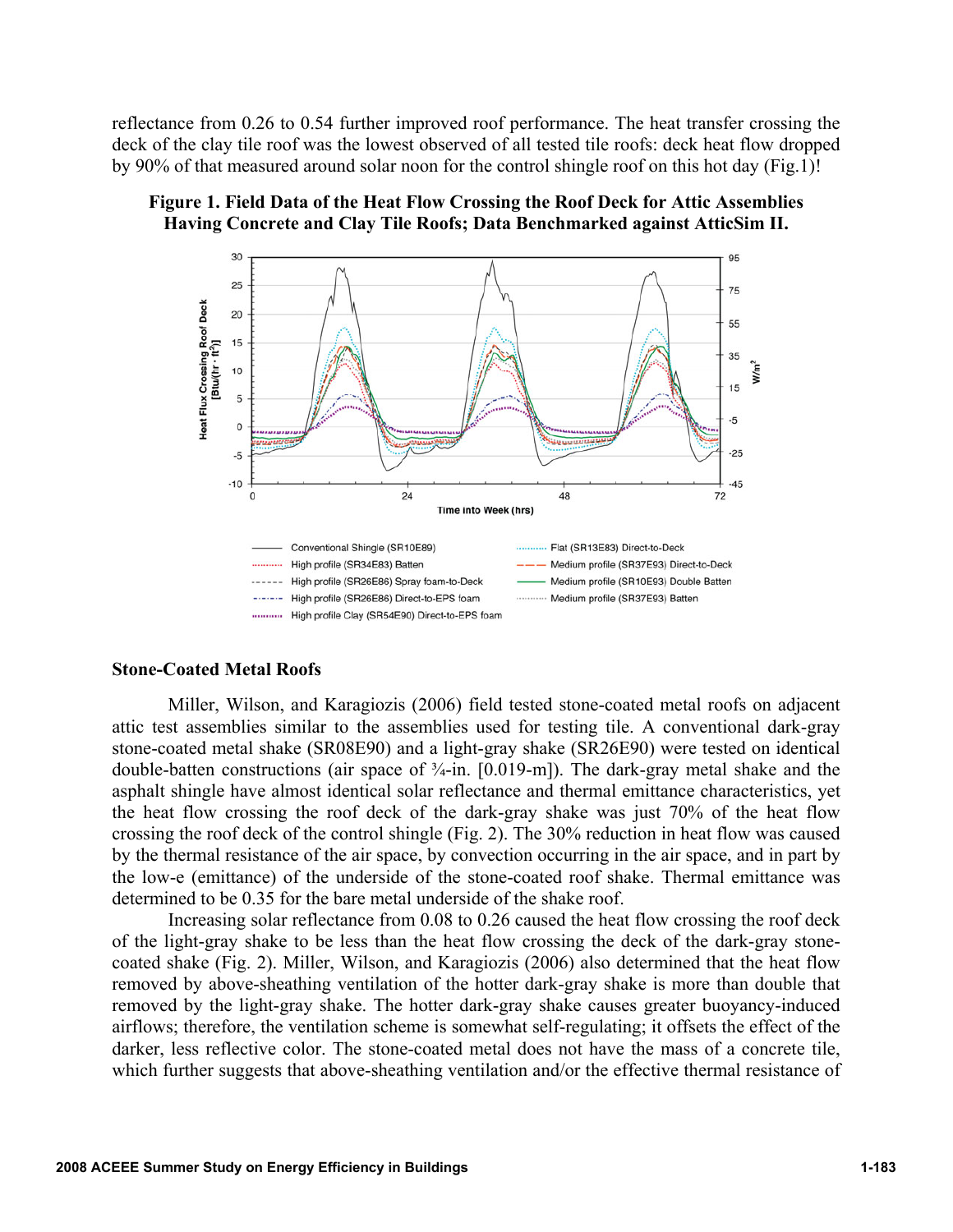the air space has significant effects on the amount of heat penetrating into the attic. ASHRAE (2005) provides empirical data for the effective thermal resistance of plane air spaces. A  $\frac{3}{4}$ -in. (0.0191-m) plane air space inclined at 45° with the horizontal has an  $R_{US}$ -0.85 ( $R_{SI}$ -0.15)<sup>4</sup>.

# **Figure 2. Heat Flow Measured Crossing the Roof Deck of a Direct-Nailed Shingle Roof and Stone-Coated Metal Roofs with and without Cool Color Pigments. Metal Roofs installed on 1½ by 1½-in. (0.038 by 0.038-m) Double-Battens. The Field Data are Benchmarked against AtticSim II.**



**Comparing design strategies**. The Metal Construction Association and its affiliates conducted additional field tests with standing-seam painted metal roofs. Asphalt shingle roofs with and without a radiant barrier, and the best-performing tile attached directly to the deck and to EPS foam, with the foam adhered to the deck, are also shown to illustrate the comparative performance of the different roof systems (Fig. 3).

A conventionally pigmented asphalt shingle (SR11E89) with an attic radiant barrier dropped the peak day heat transfer by 20% of that measured for the control shingle (SR093E89). The only difference between the two shingle roofs and their attic assemblies was the addition of a radiant barrier. It is of interest that the stone-coated metal roof (SR08E89) with ¾-in. air space (0.019 m) and a moderately low-e surface works about as well as the assembly with a radiant barrier (Fig. 3). The air space was therefore increased to 2 and 4 in. (0.051 and 0.102 m) and tested on standing-seam metal roofs painted with cool color pigments (SR28E81). A patented metal Z-batten (Cooper 2002) was used to offset mount the metal roofs from the roof decks. The air spaces of both assemblies were fitted with low-e surfaces. The 2-in. (0.051-m) air space had

<sup>&</sup>lt;sup>4</sup> An effective emittance of 0.82 was assumed with a mean temperature of 90°F (32.2°C) having a 10°F (5.6°C) temperature gradient for heat flows moving downward across the air space.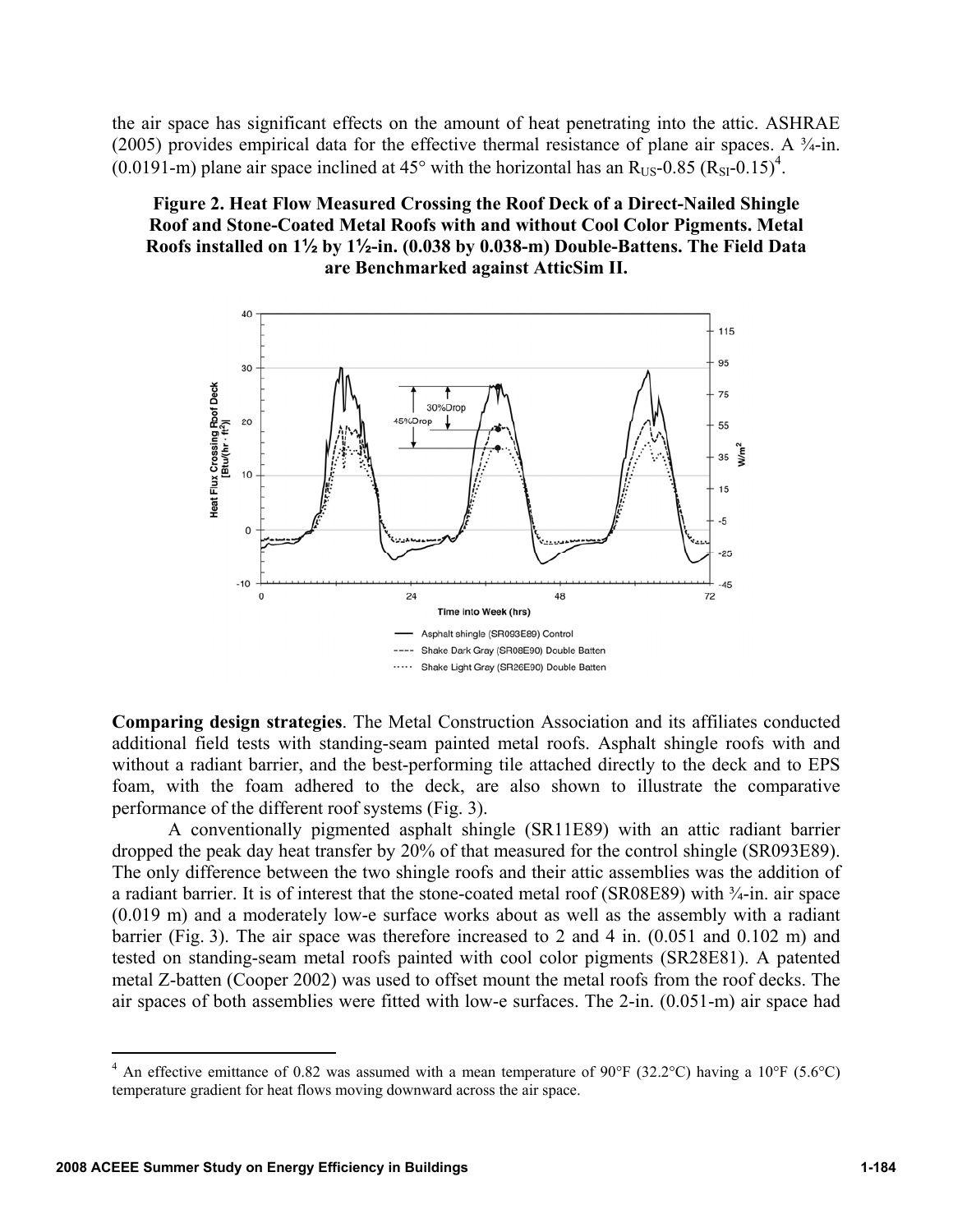just one low-e surface facing up toward the metal pan, whereas the 4-in. (0.102-m) air space was fitted with two low-e surfaces attached along the solid boundaries of the air space.



**Figure 3. Peak Day Heat Flux Crossing the Roof Deck of Asphalt Shingle, Stone-Coated Metal, and Next-Generation Roofs Field Tested on the ESRA.** 

The cool color painted metal roof with 2-in. (0.051-m) air space showed a 70% drop in peak day heat transfer, very similar to the drop observed for the best-performing high-profile cool color clay tile roof (Fig. 3). The solar reflectance of the cool color painted metal is roughly half that of the cool color clay tile; therefore, the air space and low-e surface in the metal assembly must be compensating for the effect of the higher solar reflectance and higher thermal mass of the clay tile (Fig. 3).

The metal roof and attic assembly having a 4-in. (0.102-m) air space was also fitted with PCM. Two different fabrics, impregnated with 10 lb (4.5-kg) of PCMs, were placed on the sheathing and covered by one of the two low-e surfaces. The second low-e surface was draped over the metal Z-batten. One PCM melts between 78 and 82°F (25.6 and 27.8°C) and the other at about 90°F (32.2°C). The PCM with a lower phase-change temperature was placed nearest the deck. Results again show a continued drop in heat transfer crossing the roof deck. Increasing the air space from 2 to 4 in. (0.051 to 0.102 m) and adding PCM caused an additional 10% drop compared with the assembly with a 2-in. air space (Fig. 3). Overall, the peak day heat transfer was reduced by about 90% compared with that measured for the control shingle roof. Further, the performance of the cool color metal roof with a 4-in. (0.102-m) air space, low-e surfaces, and PCM is almost identical to that of the cool color clay tile (SR54E90) adhered to EPS foam board having  $R_{US}$ -6.25 ( $R_{SI}$ -1.1). The attic air temperature of these two roofs never exceeded the peak day outdoor air temperature! During the month of August, the control shingle assembly had attic air temperatures reaching as high as 120°F (48.9°C) when the outdoor air peaked at 96°F (35.6°C). Hence, the two prototype roof and attic assemblies with their lower peak day attic air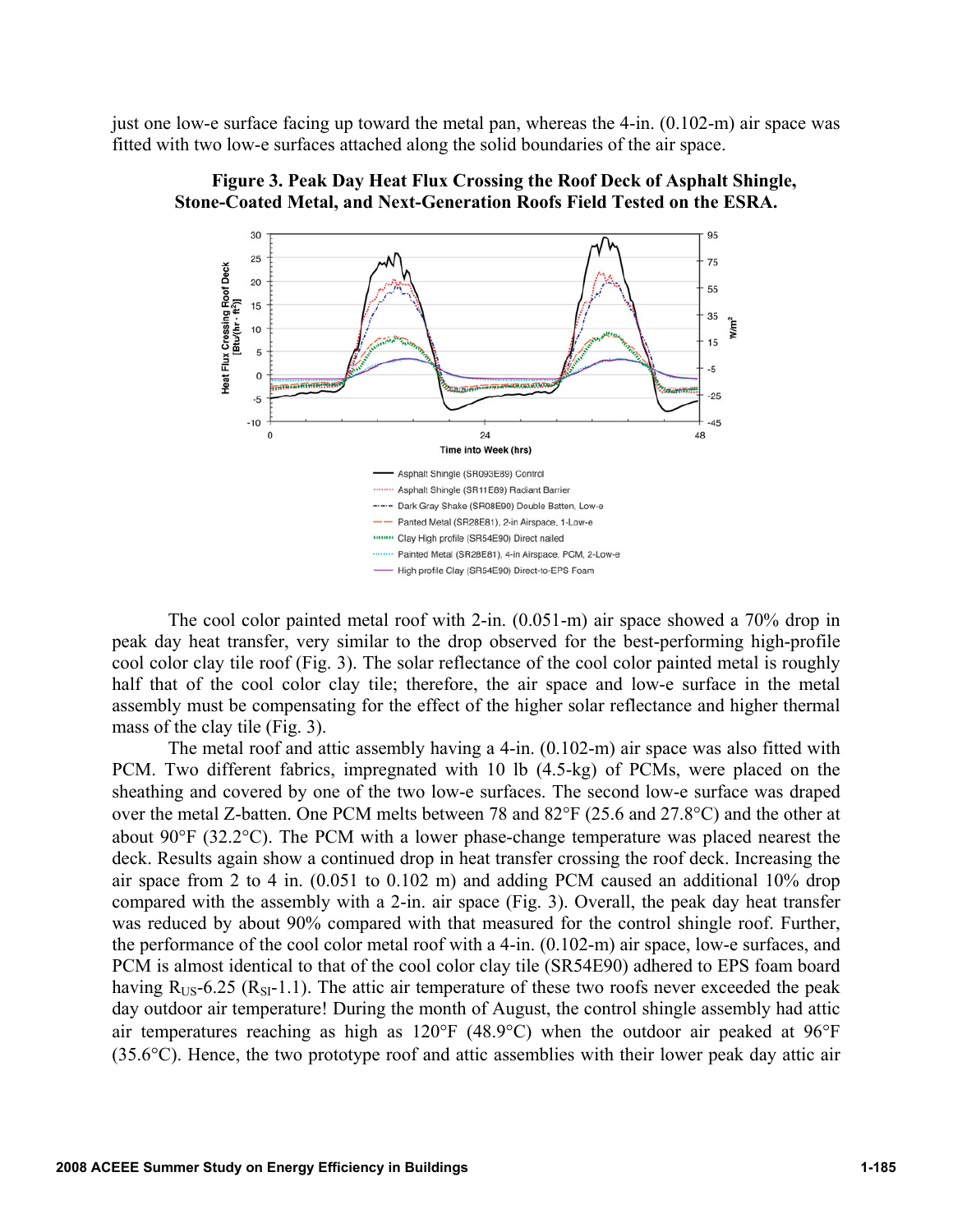temperatures (93°F [33.9°C] versus 120°F [48.9°C] for the control assembly) have another advantage—less heat gain to the conditioned air in air-conditioning ducts installed in hot attics.

#### **Winter Field Tests of the Prototype Roof and Attics**

On a national basis, residential homes use more energy for heating than for cooling (EIA 1997). During winter nights, field data show that night sky temperatures were much lower than the surface temperatures of the test roofs, a situation that drives radiation heat loss to the sky. The surface temperatures of the control shingle and painted metal roof systems measured at night in January 2007 were about the same, and they dropped below the outdoor air temperature (Fig. 4). The sheathing temperature just below the control shingle roof was also observed to drop below that of the outdoor air. However, the painted metal roof assembly (1) was warmer than the control shingle; and (2) over the course of three consecutive winter nights, its temperature (top of roof deck forming the bottom surface of the air space) never fell below the outdoor air temperature (Fig. 4). Therefore, the metal roof and attic assembly incurs less heat loss because of the air space, the low-e surfaces, and the PCM that releases heat stored during the daytime.

**Figure 4. Temperatures of the Roof Sheathing and the Underside of the Roof Cover for Three Consecutive Winter Days. Data for January 2007.** 



The measured heat flux crossing the roof decks during January 2007 shows that the asphalt shingle (SR093E89) gains the most heat during the day but loses the most heat at night (Fig. 5). At night, the painted metal roofs lose only about half as much heat as the shingle roof (SR093E89). Since this application has a 2-in. and 4-in. (0.051- and 0.102-m) air space, the effective R-value is about  $R_{US}$ -0.78 ( $R_{SI}$ -0.14). The metal roof with a 2-in.air space and one low-e surface shows slightly larger heat losses than the metal roof with a 4-in. (0.051-m) air space (Fig. 5).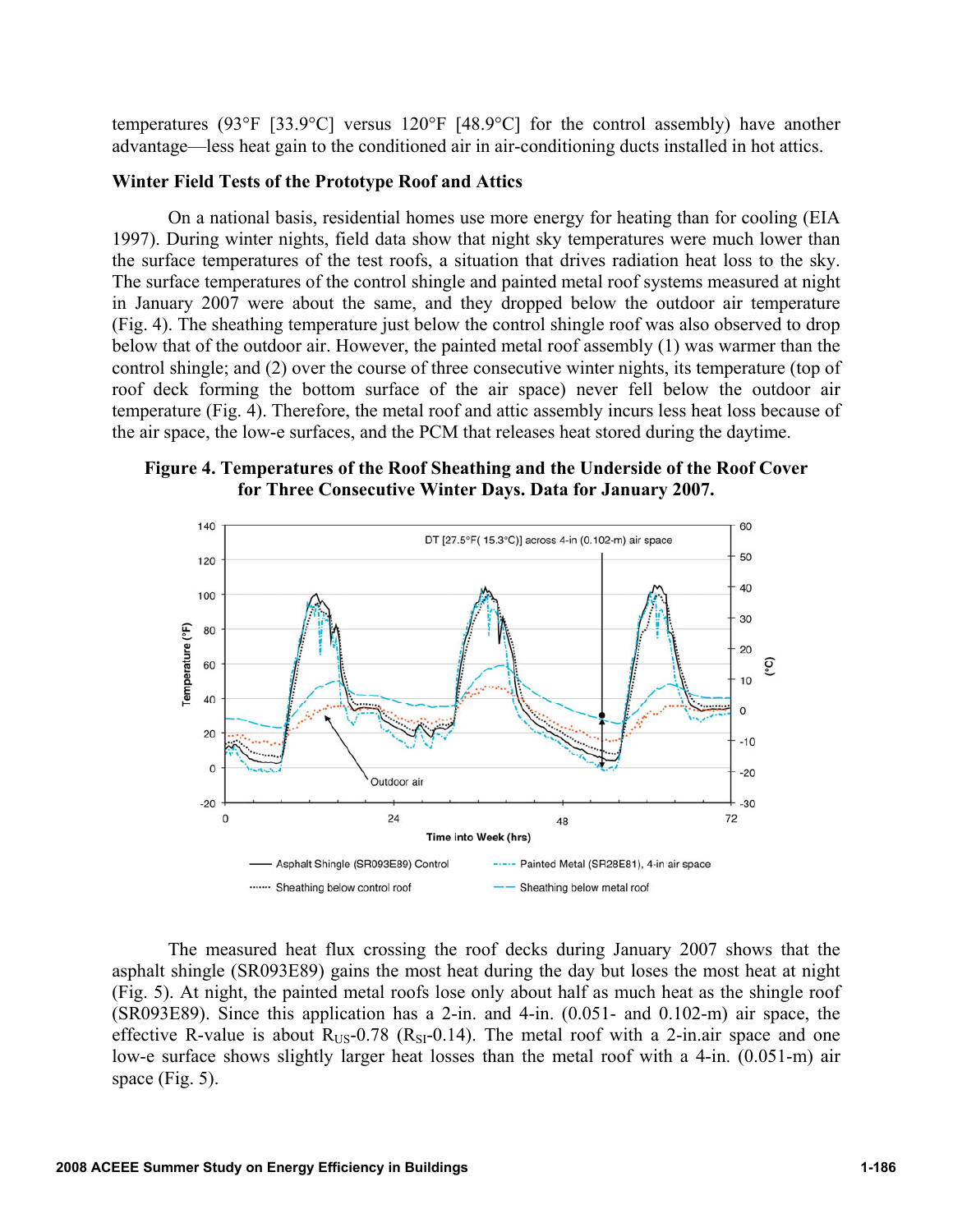# **Figure 5. Heat Flux Crossing the Roof Deck of the Direct-Nailed Asphalt Shingle Roof and the Cool Color Painted Metal Roof Offset 4 in. (0.102 m) from the Roof Deck; Field Data Benchmarked against AtticSim II**



**Cooling benefit versus winter penalty**. The field data suggest that an open air space above the sheathing may be an excellent design strategy for reducing roof heat gains and losses. Miller et al. (2007) benchmarked AtticSim II against the field data. Seasonal simulations were made using AtticSim II to determine the energy benefits of above-sheathing ventilation for air spaces from 1 to 4 in. (0.025 to 0.102 m) in height. Sacramento, which has  $1202$  CDD<sub>65</sub> and  $2697$  HDD<sub>65</sub>, was simulated using California code-compliant levels of ceiling and duct insulation. A radiant barrier was also assumed in the simulations (Table 1).

The integrated heat flows over the heating and cooling season (Table 1) show that the cool color metal roofs have less heat loss during the winter and less heat gain during the summer than computed for a direct-nailed shingle roof (row highlighted in yellow). Increasing the height of the air space reduces heat transfer for both the ceiling and the duct. The benefits seen for the ductwork occur because the air space helps maintain a more moderate attic air temperature throughout the year, reducing convection heat transfer from the ducts. The painted metal roof with a 4-in. (0.102-m) air space shows winter losses 9% less and summer gains 37.6% less than the ceiling heat flows computed for the direct-nailed case (Table 1). Similarly, duct losses dropped by 7% (heating) and 27% (cooling) from the base case duct system (row highlighted in yellow, Table 1). Therefore, implementing above-sheathing ventilation negates the heating penalty associated with cool roofs. The air space is an insulating buffer against heat loss to the night sky in the winter and provides natural ventilation in the summer.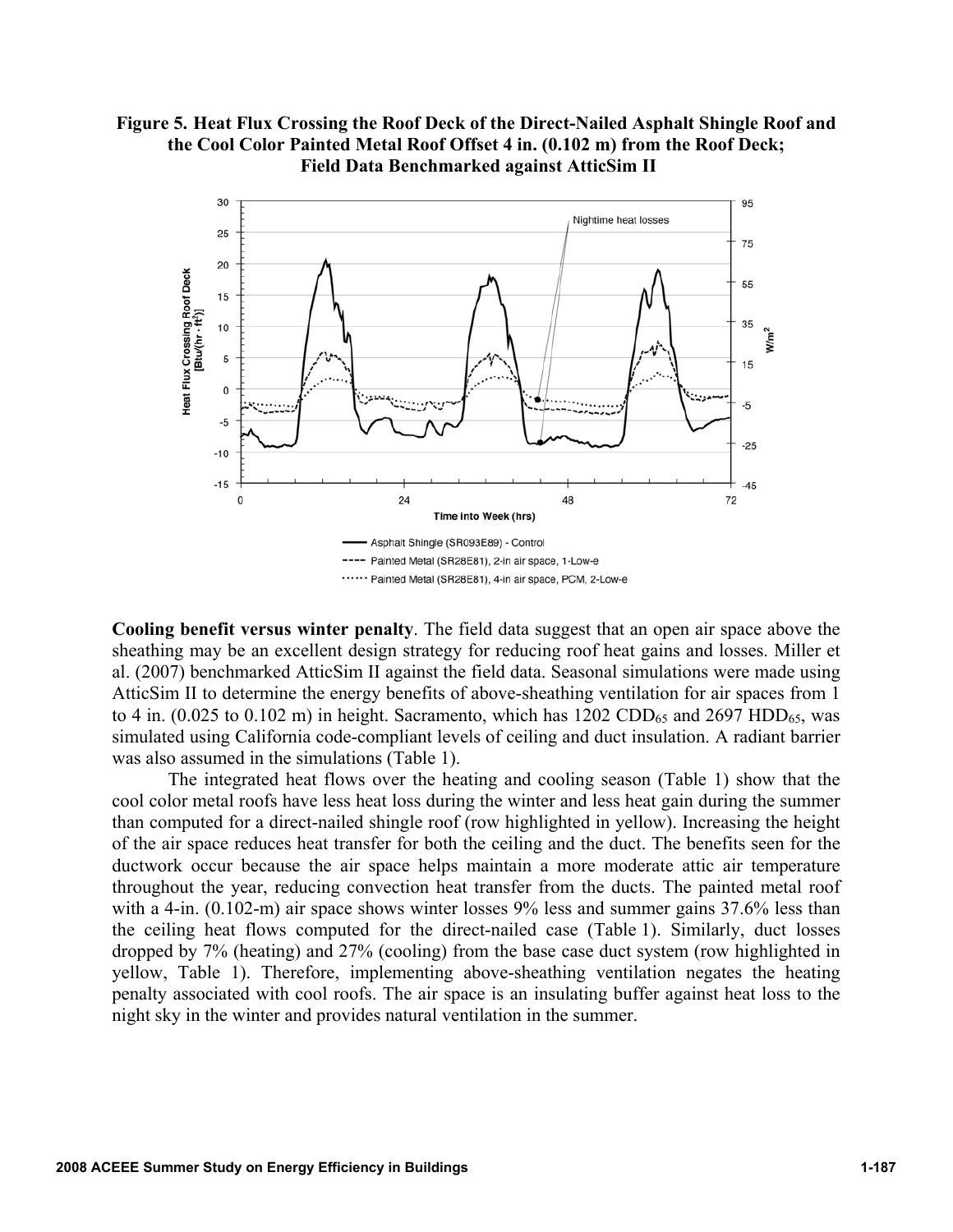### **Table 1. Heating & Cooling Load for Ceiling & Air-Conditioning Duct Simulated in**  Sacramento, CA for a Roof & Attic Assembly with R<sub>US</sub>-38 (R<sub>SI</sub>-6.7) Ceiling Insulation 7 **RUS-6 (RSI-1) Duct Insulation. Duct leakage Is Assumed to Be 4% of the Supply Flow.**

|                                                                                                 |  |         |                  |                                         |         | .                                                     |         |  |  |
|-------------------------------------------------------------------------------------------------|--|---------|------------------|-----------------------------------------|---------|-------------------------------------------------------|---------|--|--|
|                                                                                                 |  |         | ASV <sup>1</sup> | Ceiling Load <sup>2</sup> (kBtu per yr) |         | Air-Conditioning Duct Load <sup>2</sup> (kBtu per yr) |         |  |  |
| Roof System                                                                                     |  | SR / TE | Air space        | Heating                                 | Cooling | Heating                                               | Cooling |  |  |
| Asphalt Shingle 0.25 / 0.75                                                                     |  |         | Direct-nailed    | $-1.714$                                | 274     | $-4,782$                                              | 1.575   |  |  |
| Painted Metal <sup>3</sup>   0.28 / 0.81                                                        |  |         | 1-in (0.025-m)   | $-1.572$                                | 187     | $-4,488$                                              | 1.234   |  |  |
| Painted Metal <sup>3</sup> 0.28 / 0.81                                                          |  |         | 2-in (0.051-m)   | $-1,563$                                | 181     | $-4.470$                                              | 1,199   |  |  |
| Painted Metal <sup>3</sup> $  0.28 / 0.81  $                                                    |  |         | 4-in (0.102-m)   | $-1.557$                                | 171     | $-4.452$                                              | 1,147   |  |  |
| ${}^{1}$ Air space for above sheathing ventilation (ASV) fitted with one low-emittance surface. |  |         |                  |                                         |         |                                                       |         |  |  |
| $2$ Loads based on attic footprint of 1261 square feet (117.2 m <sup>2</sup> ).                 |  |         |                  |                                         |         |                                                       |         |  |  |
| <sup>3</sup> Standing-seam painted metal roof with cool color pigments.                         |  |         |                  |                                         |         |                                                       |         |  |  |

# **Thermal Simulations for a Residential Attic**

Wilkes (1991) formulated and validated an attic simulation tool entitled "AtticSim." He published the tool as an ASTM standard (ASTM 2004) for estimating heat transfer through ceilings under attics containing radiant barriers. The model can account for different insulation R-values and has an algorithm for predicting the effect of air-conditioning ducts placed in the attic, as reported by Petrie et al. (1998) and described in ASTM C 1340 (2004). Salient features of AtticSim (including the source code) are provided by Wilkes (1991).

The ability to simulate above-sheathing ventilation was formulated by Miller et al. (2007) and validated against the field data for tile, stone-coated metal, standing-seam metal, and asphalt shingle roofs with and without above-sheathing ventilation and with and without cool colors. AtticSim II yielded predictions within  $\pm 3^{\circ}F$  (1.7°C) of field measures for surface temperatures and integrated ceiling and deck heat fluxes within  $\pm 10\%$  of field measures when exercised for the case of above-sheathing ventilation.

#### **Annual Loads for Pre- and Post- 1980 Attic Construction**

Simulations were made for Sacramento (central basin area), Burbank (densely populated west coast area), and El Centro (hot, dry southeastern region). An attic of 1261 ft<sup>2</sup> (117.2 m<sup>2</sup>) with a roof pitch<sup>5</sup> of  $18^{\circ}$  was modeled that had air-conditioning ducts in the attic. The supply ducts contained six branches off the main branch; the surface area was set at 304 ft<sup>2</sup> (28.7 m<sup>2</sup>). The return duct with 176 ft<sup>2</sup> (16.4 m<sup>2</sup>) of surface area was also placed in the attic.

Cooling and heating season roof heat transfer were computed and compared with data for two different bases: (1) new-construction homes, where the requirement of 0.25 solar reflectance<sup>6</sup> and 0.75 thermal emittance (SR25E75) is the base (CEC 2005); and (2) pre-1980 homes, where 0.05-solar reflectance and 0.90-thermal emittance is the base. The time-dependent valuation  $(TDV)^7$  protocol was used to compute source energy based on performance data for

<sup>&</sup>lt;sup>5</sup> Roof pitch of 18° is equivalent to 4-in.  $(0.102 \text{--m})$  rise per 12-in.  $(0.305 \text{--m})$  run  $^{6}$  The Celifornic Energy Commission's Title 24 building standards has set the m

<sup>&</sup>lt;sup>6</sup> The California Energy Commission's Title 24 building standards has set the minimal prescriptive solar reflectance at 0.20; however, asphalt shingles, holding about 85% of the roofing market, can exploit cool color pigments and reach solar reflectance values of about 0.25.

 $\frac{7}{1}$  Time-dependent valuation (TDV) methodology computes the energy used at a site and consumed by power generation and transmission in delivering the energy to the site. TDV assigns a higher value to the savings of an energy measure that is very efficient during hot summer peak demand compared with late evening off-periods.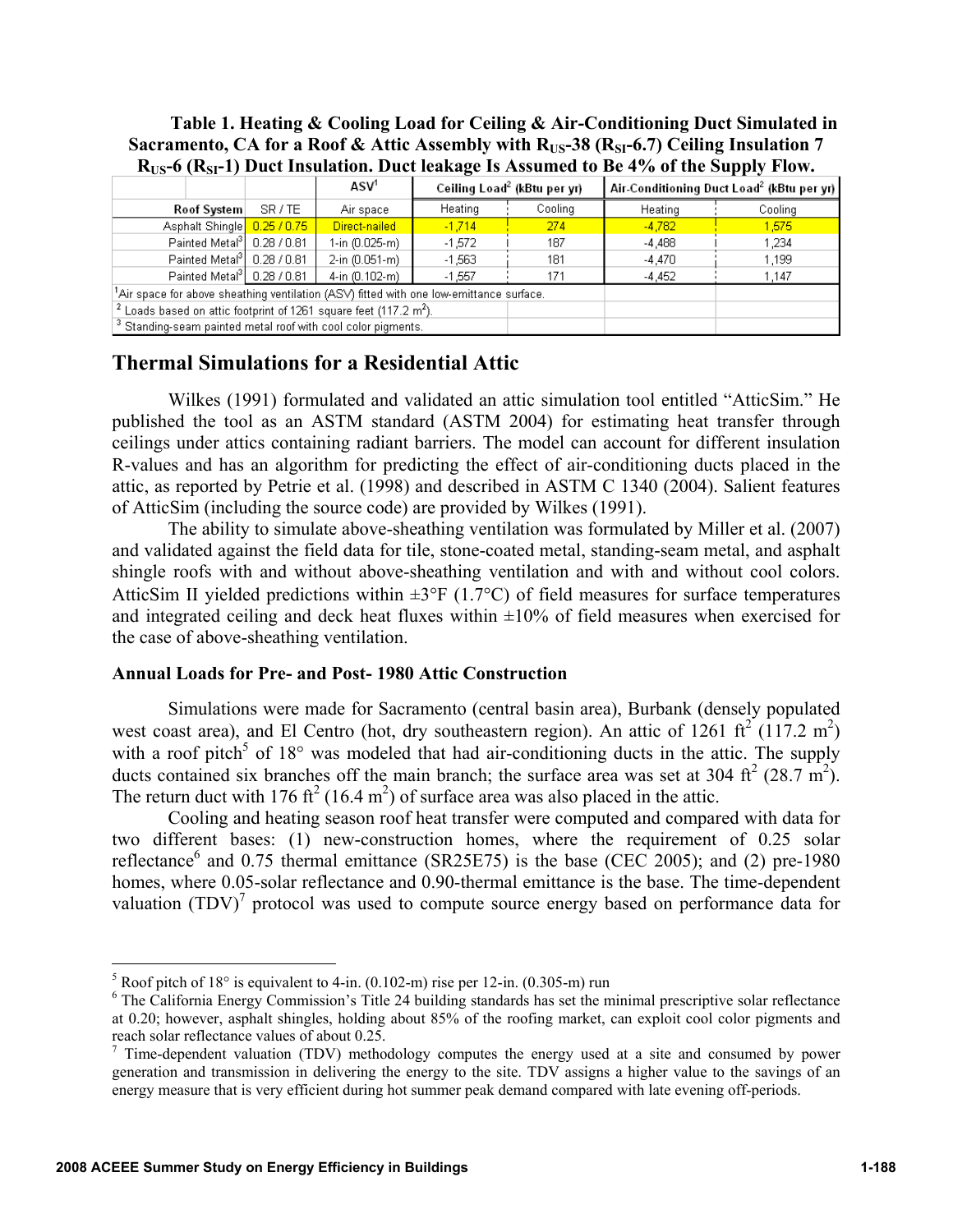air-conditioning units<sup>8</sup> tested in northern and central California (CEC 1999). The energy efficiency ratio (EER) of the air-conditioning unit was used at each hour of a weather database<sup>9</sup> (CEC 1992) along with hourly TDV values to convert attic heat transfer to energy in units of Btu of natural gas ( $\text{Btu}_{\text{NG}}$ ). Eley (2002) describes the procedure used to calculate TDV costs.

**New construction**. Painted metal roofs (SR28E81) with cool color pigments were simulated for steep-slope roofs fitted with a 1-in. (0.0254-m) and 4-in. (0.102-m) air space above the sheathing (Table 2). A low-e surface was assumed in the air space and a radiant barrier was assumed on the underside of the roof deck. The best-performing tile, a clay tile roof (SR54E90), was simulated with the tile nailed directly to the deck and spray-adhered to  $1\frac{\lambda}{4}$ -in. (0.032-m) of EPS foam and the foam spray-adhered to the roof deck. A low-e surface was not assumed above the sheathing for the clay tile simulations; however, an attic radiant barrier was assumed as required by code. The clay tile's solar reflectance of 0.54 is near the highest solar reflectance achievable for a nonwhite roof, which people generally prefer over the lighter white roof. Levinson et al. (2006) indicated that coated steel and glazed clay-tile products painted with cool pigments can achieve near-infrared solar reflectance up to 0.50 and 0.75, respectively, resulting in a solar reflectance limit of about 0.50.

The attic plenum was simulated with code-compliant levels of insulation on the attic floor and around cylindrical metal ducts (CEC 2005). Air leakage was set at 4% of supply airflow for the six branches of the air-conditioning ducts (Table 2).

| TOT TWO (2005 THIN 27) AUDU CONSU ACHOH                                                                                                                                                       |         |             |                                                                                                             |                           |         |                    |             |                           |       |                                     |             |
|-----------------------------------------------------------------------------------------------------------------------------------------------------------------------------------------------|---------|-------------|-------------------------------------------------------------------------------------------------------------|---------------------------|---------|--------------------|-------------|---------------------------|-------|-------------------------------------|-------------|
|                                                                                                                                                                                               | Climate |             | Above-Sheathing                                                                                             | Attic Plenum <sup>2</sup> |         | <b>Duct System</b> |             | Annual Load (kBtu per vr) |       | <b>TDV Energy<sup>4</sup> Costs</b> |             |
| City                                                                                                                                                                                          | Zone    | SR / TE     | Ventilation <sup>1</sup>                                                                                    | R-value                   | RB (TE) | R-Value            | Air Leakage | Ceiling                   | Duct  | \$NPV over 30-yrs                   | PV\$ per yr |
| Burbank                                                                                                                                                                                       | 09      | 0.25/0.75   | <b>NA</b>                                                                                                   | 30                        | 0.05    | 6                  | 4%          | 1,305                     | 3,082 | \$1,266                             | \$65        |
|                                                                                                                                                                                               |         | 0.28 / 0.81 | 1-in airspace                                                                                               | 30                        | 0.05    | ĥ                  | 4%          | 1,162                     | 2.425 | \$912                               | \$47        |
|                                                                                                                                                                                               |         | 0.28 / 0.81 | 4-in airspace                                                                                               | 30                        | 0.05    | 6                  | 4%          | 1,018                     | 2,538 | \$976                               | \$50        |
|                                                                                                                                                                                               |         | 0.25 / 0.75 | <b>NA</b>                                                                                                   | 30 <sub>2</sub>           | 0.05    | 6                  | 0%          | 1,316                     | 2,574 | \$1,079                             | \$55        |
|                                                                                                                                                                                               |         |             |                                                                                                             |                           |         |                    |             |                           |       |                                     |             |
| Sacramento                                                                                                                                                                                    | 12      | 0.25/0.75   | <b>NA</b>                                                                                                   | 38                        | 0.05    | 6                  | 4%          | 1,988                     | 6,356 | \$1,921                             | \$98        |
|                                                                                                                                                                                               |         | 0.28 / 0.81 | 1-in airspace                                                                                               | 38                        | 0.05    | 6                  | 4%          | 1,758                     | 5,722 | \$1,655                             | \$84        |
|                                                                                                                                                                                               |         | 0.28 / 0.81 | 4-in airspace                                                                                               | 38                        | 0.05    | 6                  | 4%          | 1,729                     | 5,599 | \$1,603                             | \$82        |
|                                                                                                                                                                                               |         | 0.25 / 0.75 | <b>NA</b>                                                                                                   | 38                        | 0.05    | 6                  | 0%          | 2,018                     | 5,305 | \$1,636                             | \$83        |
|                                                                                                                                                                                               |         |             |                                                                                                             |                           |         |                    |             |                           |       |                                     |             |
| El Centro                                                                                                                                                                                     | 15      | 0.25/0.75   | <b>NA</b>                                                                                                   | 38                        | 0.05    | $\overline{8}$     | 4%          | 2,324                     | 7.442 | \$3,528                             | \$180       |
|                                                                                                                                                                                               |         | 0.28 / 0.81 | 1-in airspace                                                                                               | 38                        | 0.05    | я                  | 4%          | 1.950                     | 6,354 | \$2,922                             | \$149       |
|                                                                                                                                                                                               |         | 0.28 / 0.81 | 4-in airspace                                                                                               | 38                        | 0.05    | 8                  | 4%          | 1.882                     | 6,152 | \$2,819                             | \$144       |
|                                                                                                                                                                                               |         | 0.54 / 0.90 | High profile                                                                                                | 38                        | 0.05    | 8                  | 4%          | 1,858                     | 6,037 | \$2,771                             | \$141       |
|                                                                                                                                                                                               |         | 0.54 / 0.90 | High profile <sup>3</sup>                                                                                   | 38                        | 0.05    | 8                  | 4%          | 1.751                     | 5,744 | \$2,618                             | \$134       |
|                                                                                                                                                                                               |         | 0.54 / 0.90 | High profile <sup>3</sup>                                                                                   | 38                        | 0.05    | <b>NA</b>          | NA.         | 2,159                     | n     | \$665                               | \$34        |
|                                                                                                                                                                                               |         | 0.25 / 0.75 | <b>NA</b>                                                                                                   | 38                        | 0.05    | 8                  | 0%          | 2,396                     | 5,338 | \$2,649                             | \$135       |
| $^1$ Air space fitted with one low-emittance surface. $^2$ Annual loads based on attic footprint of 1261 square feet (117.2 m $^2$ )                                                          |         |             |                                                                                                             |                           |         |                    |             |                           |       |                                     |             |
|                                                                                                                                                                                               |         |             | $3$ High profile clay tile spray adhered to 1.25-in (0.32-m) EPS foam; spray foam adhered EPS to roof deck. |                           |         |                    |             |                           |       |                                     |             |
| $^4$ TDV energy is converted to a net present value cost based on a 30-year fuel price forecast of \$0.145 per kBtu $_{\text{NO}}$ . Annual cost computed using 3% discount rate over 30-yrs. |         |             |                                                                                                             |                           |         |                    |             |                           |       |                                     |             |

**Table 2. Annual Ceiling and Air-Conditioning Duct Heat Transfer and TDV Energy Cost for New (2005 Title 24) Attic Construction** 

The ceiling and duct loads for all cases shown in Table 2 show that the annual ceiling loads are 25% of the combined load. The losses from the ductwork predominate. Placing ductwork in an attic simplifies construction but exacerbates building energy use. Thus, it should be encouraged in new construction to eliminate duct leakage using mastic, which effectively seals metal, flexible, and fibrous ductwork. Eliminating duct air leakage (4% reduced to 0%

<u>.</u>

<sup>&</sup>lt;sup>8</sup> Field data yielded an SEER of 8.3 for Sacramento, 8.4 for Burbank, and 7.8 for the hotter climate of El Centro.

<sup>&</sup>lt;sup>9</sup> The weather database contains 16 weather files, one for each of the 16 climate zones of California. Each file contains 8760 hours (one year) of metered weather data (CEC 1992).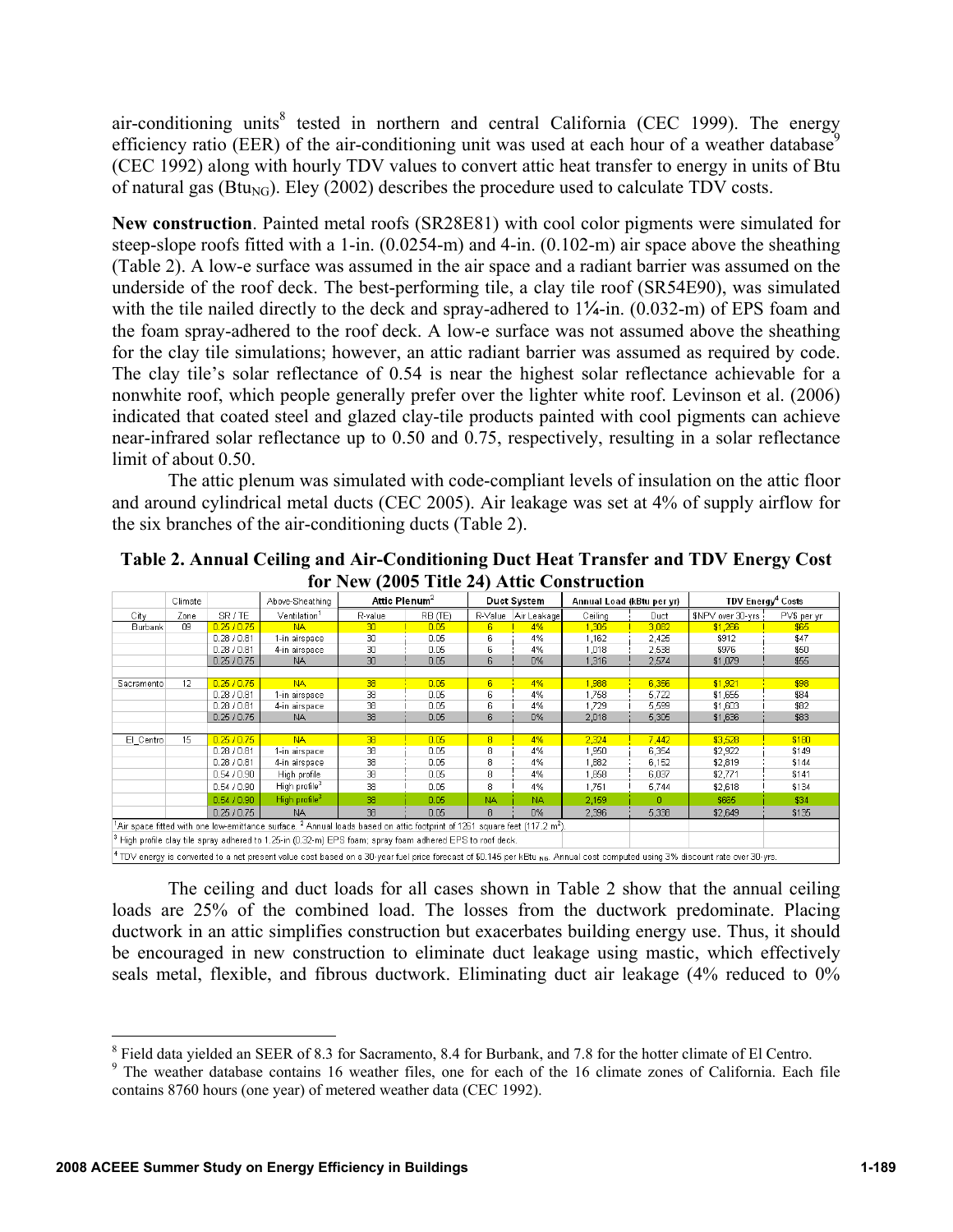leakage) for the SR25E75 roof and attic (yellow versus gray highlighted rows, Table 2) yields savings comparable to the best roof systems simulated in Table 2.

In Burbank, the roof and attic assembly with a 4-in. (0.102-m) air space dropped the combined annual ceiling and duct heat transfer by 19% of that measured for the SR25E75 roof and attic assembly (yellow highlighted rows, Table 2). In Sacramento, roughly 12% savings are estimated, and in El Centro the savings are about 18% of those computed for the SR25E75 assembly. The increased solar reflectance and the thermal mass of the clay tile with 1¼ in. (0.032 m) of EPS foam further improved roof and attic performance. In El Centro, the combined ceiling and duct load dropped 23% from that computed for the SR25E75 roof and attic assembly (Table 2). If the ductwork is placed in the conditioned space, then the total reduction in roof and attic annual load for the clay tile with  $1/4$  in.  $(0.032 \text{ m})$  of EPS foam (green-shaded row, Table 2) drops 78% of the annual load for the SR25E75 assembly (yellow-shaded row, Table 2)!

The annual energy savings<sup>10</sup> for the cool color roof with a 4-in.  $(0.102 \text{--} \text{m})$  air space is about \$36 in El Centro and \$16 in Sacramento compared with the SR25E75 assembly. If modifications to eliminate leakage from ductwork are included, yearly savings increase to about \$81 in El Centro. If the ducting is placed in the conditioned space and a cool color tile roof with 1¼ in. (0.032 m) of EPS foam is placed on the deck, savings jump to \$146 per year.

**Pre-1990 construction.** F.W. Dodge (2002) reported that about 75% of single-family homes in the Pacific region have replaced existing worn-out roofs with asphalt shingles. Because cool color reflective shingles are relatively new, the replacement shingles are dark heat absorbers with about 0.05 solar reflectance and 0.90 thermal emittance. The attics of these homes (built around 1980 to 1990) have R-19 or less insulation on the attic floor and at best R-4.2 insulation wrapped around leaky ducts operating in the attic. Air leakage of the ductwork is unknown; however, for demonstration purposes, simulations assumed air losses of 14% of supply airflow for uninspected ductwork (CEC 2005). The roof and attic of a home built before 1990 (gray highlighted rows, Table 3) was simulated with an uninspected duct (14% air loss) and an inspected duct (4% air loss) to compute savings for repairing ductwork and compare them with retrofitting a new prototype roof. In many homes, the ductwork increases air-conditioner energy use by roughly 18% for moderately leaky ducts in a well-insulated attic (Cummings et al. 1990).

Reducing duct air leakage from 14% to 4% resulted in about a 25% drop in annual heat load from the ceiling and ducts (gray-highlighted rows, Table 3). In comparison, if a homeowner in Burbank left the ductwork untouched but replaced his existing roof with a metal roof having a 4-in. (0.102-m) air space, the annual load drops by about 17% of the load computed for the SR05E90 base with leaky ducts (Table 3).

In Sacramento and El Centro, the reductions in annual load are, respectively, 10% and 16% of the load calculated for the per-1980 base case. Similar results were observed for installing a cool color clay tile roof (SR54E90) attached directly to the deck. If 1¼ in. (0.032 m) of EPS foam is placed under the clay tile (tan-highlighted row Table 3), then the annual ceiling and duct load drops by 17% of the base case (SR05E90) in El Centro. Renovating the ducts for the assembly with a clay tile roof and EPS foam (green-highlighted row, Table 3) yields a

 $10$  Energy costs are estimated using a TDV weighting for space cooling electricity and space heating natural gas. A nominal natural gas cost for residential consumption of \$0.145 per  $kBu_{NG}$  is assumed based on a 30-year forecast. Annual energy costs are discounted using a 3% real (inflation-adjusted) rate over the 30-year forecast.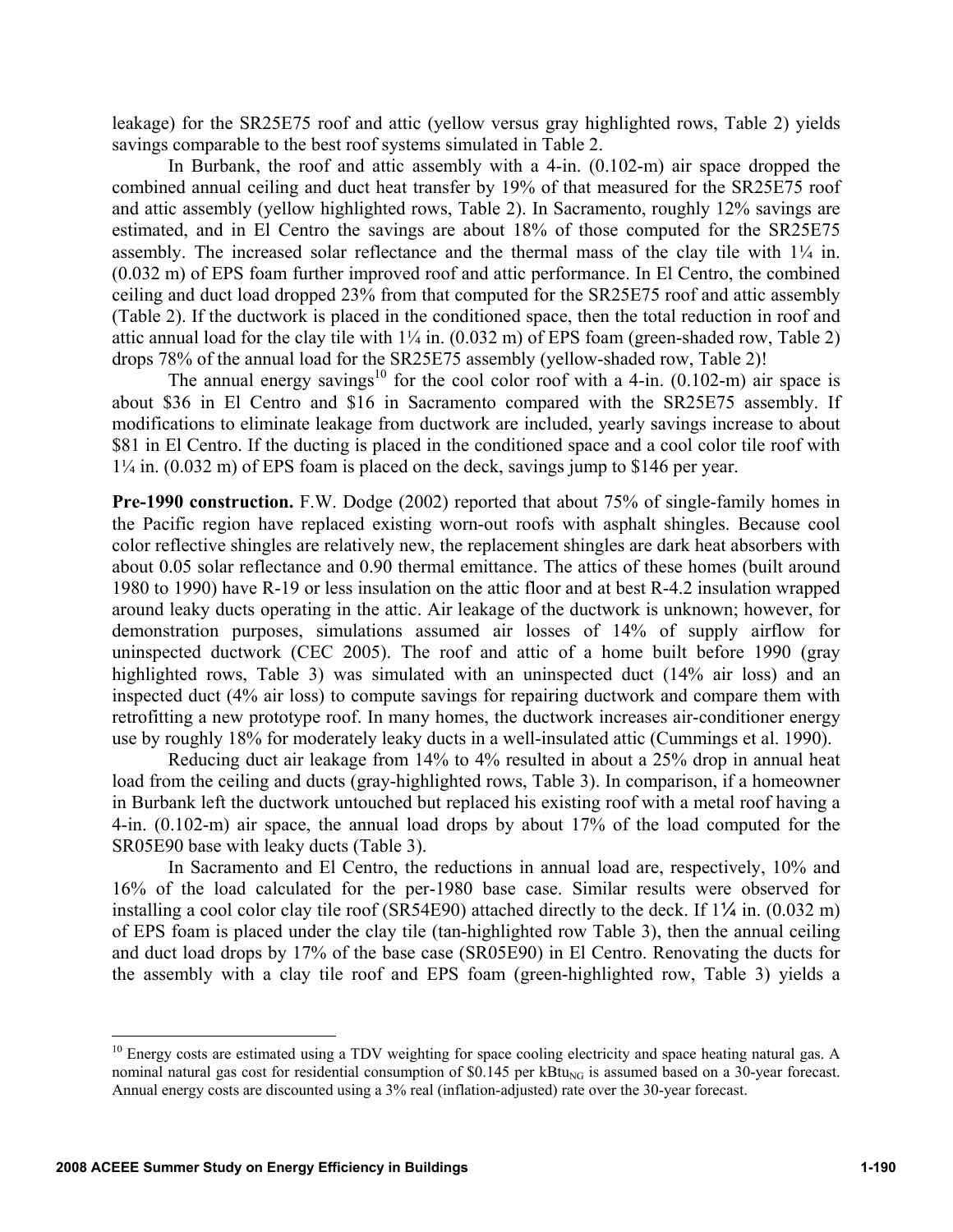combined 43% drop in roof and attic loads. Renovations included R-8 insulation wrapped around the ducts and air leakage reduced from 14 to 4%.

**Table 3. Annual Ceiling and Air-Conditioning Duct Heat Transfer and TDV Energy Cost for Pre-1980 Attic Construction** 

|                                                                                                                                                                                            | Climate |             | Above-Sheathing           | Attic Plenum <sup>2</sup> |           | Duct System |             | Annual Load (kBtu per yr) |        | <b>TDV Energy<sup>4</sup> Costs</b> |             |
|--------------------------------------------------------------------------------------------------------------------------------------------------------------------------------------------|---------|-------------|---------------------------|---------------------------|-----------|-------------|-------------|---------------------------|--------|-------------------------------------|-------------|
| City                                                                                                                                                                                       | Zone    | SR/TE       | Ventilation <sup>1</sup>  | R-value                   | RB (TE)   | R-Value     | Air Leakage | Ceiling                   | Duct   | \$NPV over 30-yrs                   | PV\$ per yr |
| Burbank                                                                                                                                                                                    | 09      | 0.05 / 0.9  | <b>NA</b>                 | 19                        | <b>NA</b> | 4.2         | 14%         | 3,137                     | 5,620  | \$2,630                             | \$134       |
|                                                                                                                                                                                            |         | 0.28 / 0.81 | 1-in airspace             | 19                        | <b>NA</b> | 4.2         | 14%         | 2,410                     | 5,081  | \$2,186                             | \$112       |
|                                                                                                                                                                                            |         | 0.28 / 0.81 | 4-in airspace             | 19                        | <b>NA</b> | 4.2         | 14%         | 2,307                     | 4,937  | \$2,102                             | \$107       |
|                                                                                                                                                                                            |         | 0.05 / 0.9  | NA.                       | 19                        | <b>NA</b> | 6           | 4%          | 3,202                     | 3,649  | \$2,004                             | \$102       |
|                                                                                                                                                                                            |         |             |                           |                           |           |             |             |                           |        |                                     |             |
| Sacramento                                                                                                                                                                                 | 12      | 0.05 / 0.9  | <b>NA</b>                 | 19                        | <b>NA</b> | 4.2         | 14%         | 5,198                     | 11,946 | \$4,076                             | \$208       |
|                                                                                                                                                                                            |         | 0.28 / 0.81 | 1-in airspace             | 19                        | NA.       | 4.2         | 14%         | 4,500                     | 11,156 | \$3,590                             | \$183       |
|                                                                                                                                                                                            |         | 0.28 / 0.81 | 4-in airspace             | 19                        | <b>NA</b> | 4.2         | 14%         | 4,399                     | 10,973 | \$3,498                             | \$178       |
|                                                                                                                                                                                            |         | 0.05 / 0.9  | <b>NA</b>                 | 19                        | <b>NA</b> | 6           | 4%          | 5,378                     | 7,341  | \$3,016                             | \$154       |
|                                                                                                                                                                                            |         |             |                           |                           |           |             |             |                           |        |                                     |             |
| El Centro                                                                                                                                                                                  | 15      | 0.05 / 0.9  | <b>NA</b>                 | 19                        | <b>NA</b> | 4.2         | 14%         | 6,141                     | 16,518 | \$8,459                             | \$432       |
|                                                                                                                                                                                            |         | 0.28 / 0.81 | 1-in airspace             | 19                        | <b>NA</b> | 4.2         | 14%         | 5,114                     | 14,554 | \$7,233                             | \$369       |
|                                                                                                                                                                                            |         | 0.28 / 0.81 | 4-in airspace             | 19                        | NA.       | 4.2         | 14%         | 4,932                     | 14,178 | \$7,017                             | \$358       |
|                                                                                                                                                                                            |         | 0.54 / 0.90 | High profile              | 19                        | <b>NA</b> | 4.2         | 14%         | 5,000                     | 13,972 | \$6,942                             | \$354       |
|                                                                                                                                                                                            |         | 0.54 / 0.90 | High profile <sup>3</sup> | 19                        | <b>NA</b> | 4.2         | 14%         | 4,897                     | 13,872 | \$6,867                             | \$350       |
|                                                                                                                                                                                            |         | 0.54 / 0.90 | High profile <sup>3</sup> | 19                        | <b>NA</b> | 8           | 4%          | 5,116                     | 7,812  | \$4,579                             | \$234       |
|                                                                                                                                                                                            |         | 0.05 / 0.9  | <b>NA</b>                 | 19                        | <b>NA</b> | 8           | 4%          | 6.342                     | 9.173  | \$5,608                             | \$286       |
| $1$ Air space fitted with one low-emittance surface. $2$ Annual loads based on attic footprint of 1261 square feet (117.2 m <sup>2</sup> ).                                                |         |             |                           |                           |           |             |             |                           |        |                                     |             |
| $^3$ High profile clay tile spray adhered to 1.25-in (0.32-m) EPS foam; spray foam adhered EPS to roof deck.                                                                               |         |             |                           |                           |           |             |             |                           |        |                                     |             |
| $^4$ TDV energy is converted to a net present value cost based on a 30-year fuel price forecast of \$0.145 per kBtu $_{\rm NO}$ . Annual cost computed using 3% discount rate over 30-yrs. |         |             |                           |                           |           |             |             |                           |        |                                     |             |

# **Whole-Building Energy Simulations of PCM-Enhanced Residential Attic**

Energy Plus is a whole building simulation tool sanctioned by the Department of Energy for estimating building energy consumption. It includes routines for predicting the effect of PCMs exhibiting variable thermal storage capacities in building materials. The feature was exploited for simulating PCMs-enhanced attic insulation added to a 1400- $\text{ft}^2$  (150-m<sup>2</sup>) singlestory ranch house operating in Bakersfield CA. A direct nailed asphalt shingle roof was modeled with an assumed solar reflectance of 0.09 and thermal emittance of 0.90. Additional salient features of the ranch style house are provided by Kośny et al. (2007b).

Energy Plus simulations for the ranch style house were conducted for R-values of attic insulation ranging from  $R_{US}$ -12 through  $R_{US}$ -50 ( $R_{SI}$ -2.1 through  $R_{SI}$ -8.8). The house was also modeled with  $R_{US}$ -38 ( $R_{SI}$ -6.7) attic insulation that contained 20% by weight microencapsulated PCM. The melting temperature of the PCM was simulated between 78°F and 82°F (25.6 and 27.8°C). Differential Scanning Calorimeter (DSC) tests results developed by Kośny et al. 2006 and Kośny et al. 2007b were used in Energy Plus to compute the fusion enthalpy of the PCM as function of the materials bulk temperature.

Results of the simulations for the climate of Bakersfield, CA are plotted in Figure 6 to depict the relationship between R-value of the conventional attic insulation and whole building energy consumption. Similarly, the whole building energy consumption for the case with  $R_{US}$ -38  $(R<sub>SI</sub>-6.7)$  PCM-enhanced attic insulation is shown to illustrate the potential benefits of PCMs (Fig. 6). The  $R_{US}$ -38 ( $R_{SI}$ -6.7) roof containing PCM-enhanced insulation generates significant whole building energy savings as compared to the same level of conventional insulation. Roughly 2 GJ (556 kWh per year) are saved by adding the 20% by weight PCM to the attic insulation. The annual cost of this energy savings is estimated at \$70 using the EIA (2006) state wide cost of electricity; it being 12.82¢ per kWh.

The simulation results also demonstrate that conventional attic insulation must be about  $R<sub>US</sub>$ -75 ( $R<sub>SI</sub>$ -13.2) for the home to consume the same annual whole house energy compared to the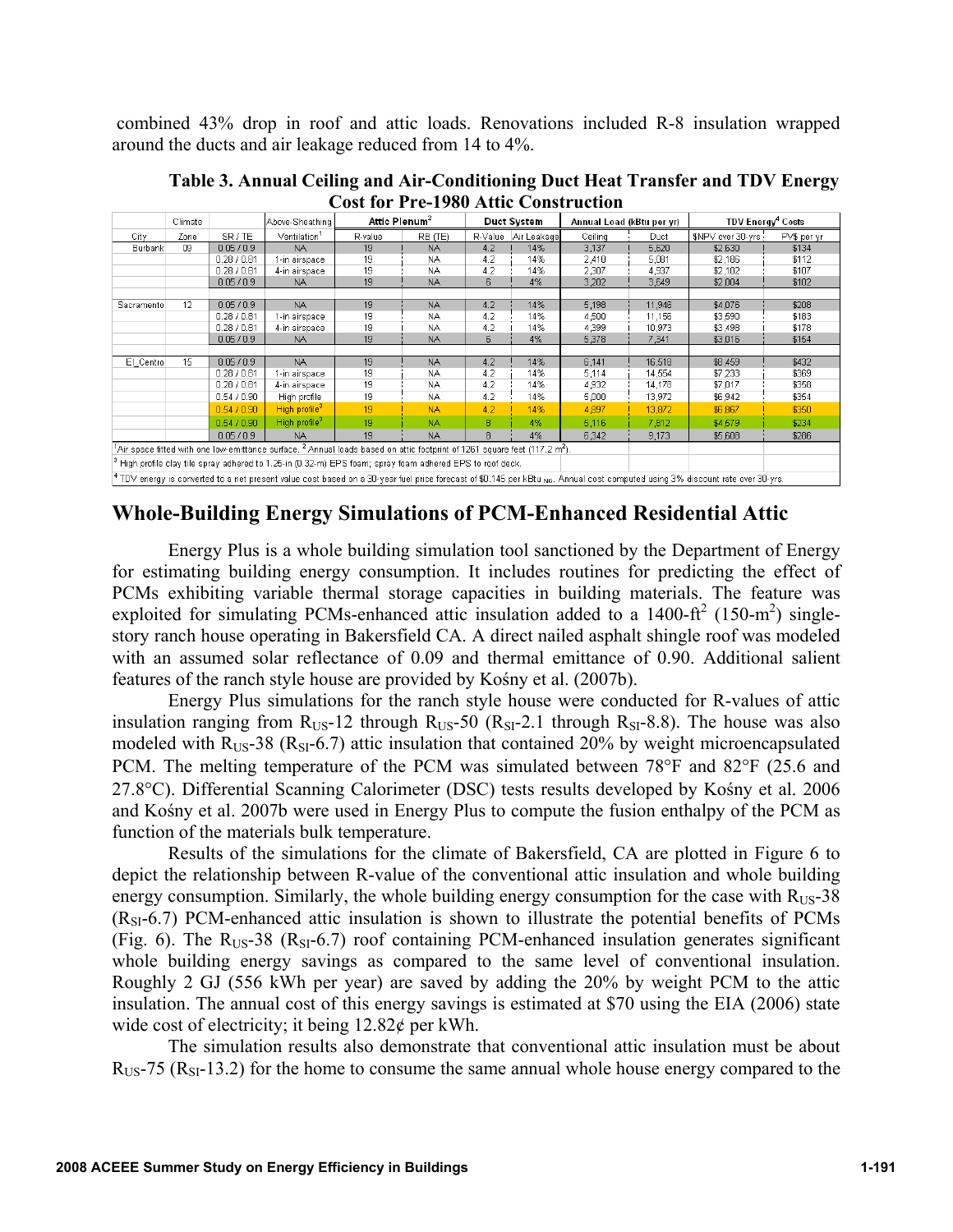home with  $R_{US}$ -38 ( $R_{SI}$ -6.7) attic insulation with PCM-enhancement. Therefore, in terms of a "Dynamic Attic R-value Equivalent" (Fig. 6) and BNI (2008, 61) cost data, about \$1.30 per square foot of attic footprint [i.e., \$1830 for the 1400  $\text{ft}^2$  (150-m<sup>2</sup>) ranch style home] would be spent to increase the thermal resistance of conventional blown-in fiberglass insulation from R<sub>US</sub>-38 to  $R_{US}$ -75 ( $R_{SI}$ -6.7 to  $R_{SI}$ -13.2).

## **Figure 6. Relationship between Attic R-Value and Whole Building Energy**  Consumption for a 1400-ft<sup>2</sup> (150-m<sup>2</sup>) Single-Story Ranch House in Bakersfield, **California**



# **Conclusions**

Field results demonstrated that a combination of strategies including cool color roofs, above-sheathing ventilation, conventional insulation and thermal mass all helped reduce the heat transfer crossing the roof deck; however, the combination of strategies are not necessarily additive nor are the strategies synergistic. The clay tile roof placed on  $1\frac{\text{m}}{4}$ -in (0.032-m) of EPS foam or a painted metal roof (SR28E81) offset from the roof deck 4-in (0.102-m) and fitted with PCMs dropped the annual load due to ceiling and duct heat gains/losses by 23% of that computed for the SR25E75 code compliant roof and attic assembly. If in addition the ducts are placed in the conditioned space, the annual ceiling and duct load drops 78% of the SR25E75 case.

 Simulation results clearly show that improvements to ductwork should be a priority in any retrofit program. The estimated heat flow reductions for the prototype retrofit roofs are comparable to the savings realized for duct renovations.

Whole building simulations demonstrated that a low-cost insulation opportunity exists with PCM-enhanced blown insulations. Energy Plus simulations for Bakersfield CA showed that  $R_{US}$ -38 ( $R_{SI}$ -6.7) with 20% by weight PCM insulation performs as well as  $R_{US}$ -75 ( $R_{SI}$ -13.2) conventional attic insulation. Additional study is needed to develop PCM building products and to generate cost data for making economic decisions for these PCM products.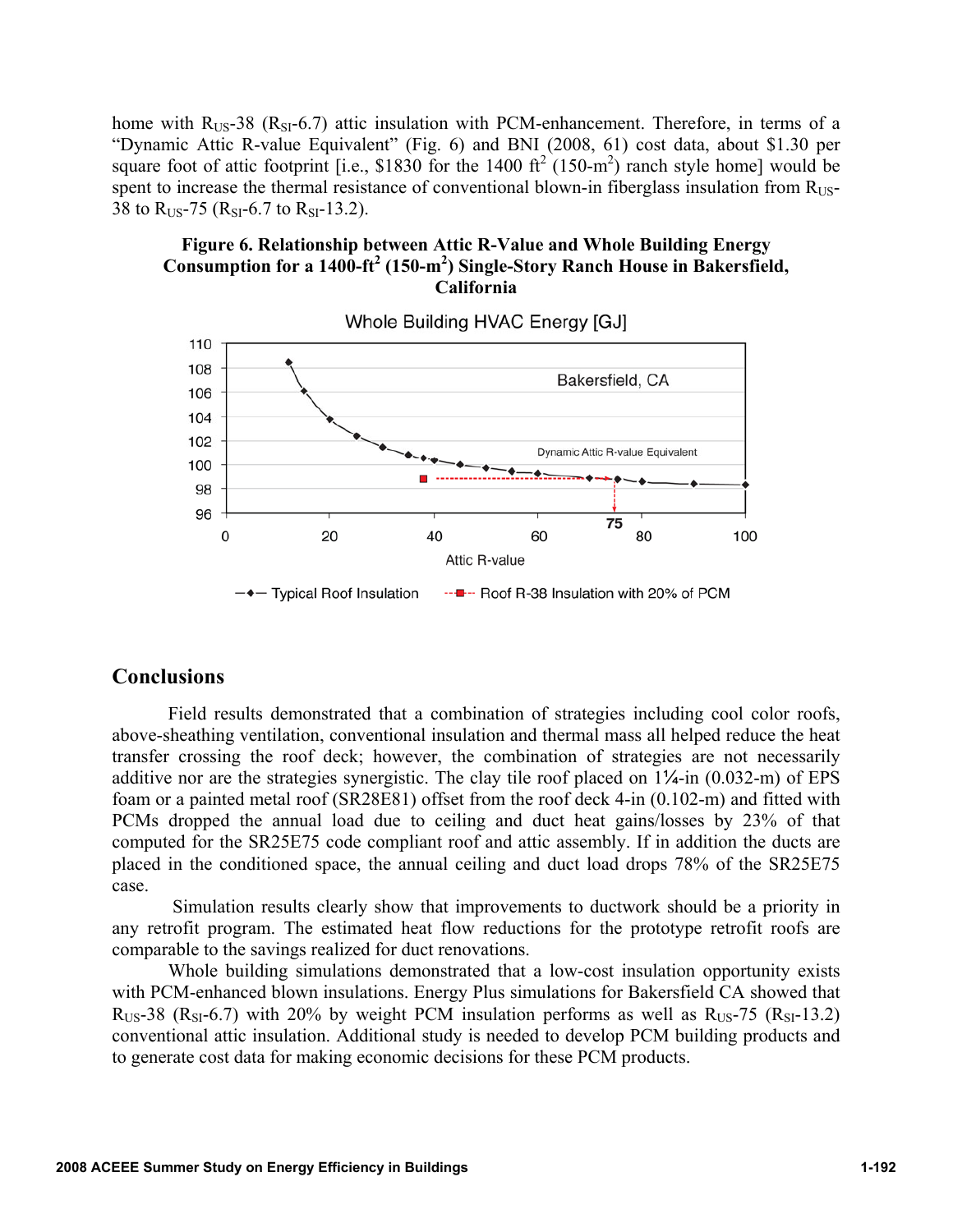# **Recommendations**

In southern California, homeowner associations are selecting new roof products and replacing all existing roofs in an individual association with the same product. The major incentive for the California homeowner is reduced home insurance rates for fire protection. However, moderate savings are also realized from installing new roofs that integrate cool roofs, above-sheathing ventilation with a low-e surface in the air space, insulation, and thermal mass. What utilities and building owners need is annual performance metrics prioritizing retrofit choices. Further collaborative study and assessment by utilities and research institutions is needed to develop a portfolio of the best available materials and construction methods that, through rebate incentives, reduce energy bills sufficiently and justify for the homeowner the economics of higher up-front material and installation costs.

# **References**

- Akbari, H., P. Berdahl, R. Levinson, R. Wiel, A. Desjarlais, W. Miller, N. Jenkins, A. Rosenfeld, and C. Scruton. 2004. "Cool Colored Materials for Roofs." In *Proceedings of the ACEEE 2004 Summer Study on Energy Efficiency in Buildings*, vol. 1, 1-12. Washington, D.C.: American Council for an Energy-Efficient Economy.
- [ASHRAE] American Society of Heating, Refrigerating and Air-Conditioning Engineers. 2005. "Thermal Resistances of Plane Air Spaces," Chapter 22.2, Table 2. In *Fundamentals Handbook*. Atlanta: American Society of Heating, Refrigerating and Air-Conditioning Engineers.
- [ASTM] American Society for Testing and Materials. 2006. *Test Method for Steady-State Heat Flux Measurements and Thermal Transmission Properties by Means of the Heat Flow Meter Apparatus*. Standard C 518. West Conshohocken, Penn.: American Society for Testing and Materials.
- [ASTM] American Society for Testing and Materials. 2006. *Standard Specification for Self-Supported Spray-Applied Cellulosic Insulation (Smoldering Combustion Test)*. Standard C 1149. West Conshohocken, Penn.: American Society for Testing and Materials.
- [ASTM] American Society for Testing and Materials. 2004. *Standard Practice for Estimation of Heat Gain or Loss through Ceilings under Attics Containing Radiant Barriers by Use of a Computer Program.* Standard C 1340-04. West Conshohocken, Penn.: American Society for Testing and Materials.
- [ASTM] American Society for Testing and Materials. 2000. *Standard Test Method for Determining Air Change in a Single Zone by Means of a Tracer Gas Dilution*. Standard E 741-00. West Conshohocken, Penn.: American Society for Testing and Materials.
- Beal, D. and S. Chandra. 1995. "The Measured Summer Performance of Tile Roof Systems and Attic Ventilation Strategies in Hot Humid Climates." In *Thermal Performance of the Exterior Envelopes of Buildings VI*, 753-760. Atlanta: American Society of Heating, Refrigerating and Air-Conditioning Engineers.
- BNI. *Home Remodeler's Costbook 2008*. 2008. 15<sup>th</sup> Ed. Janesville, Wis.: BNI Books.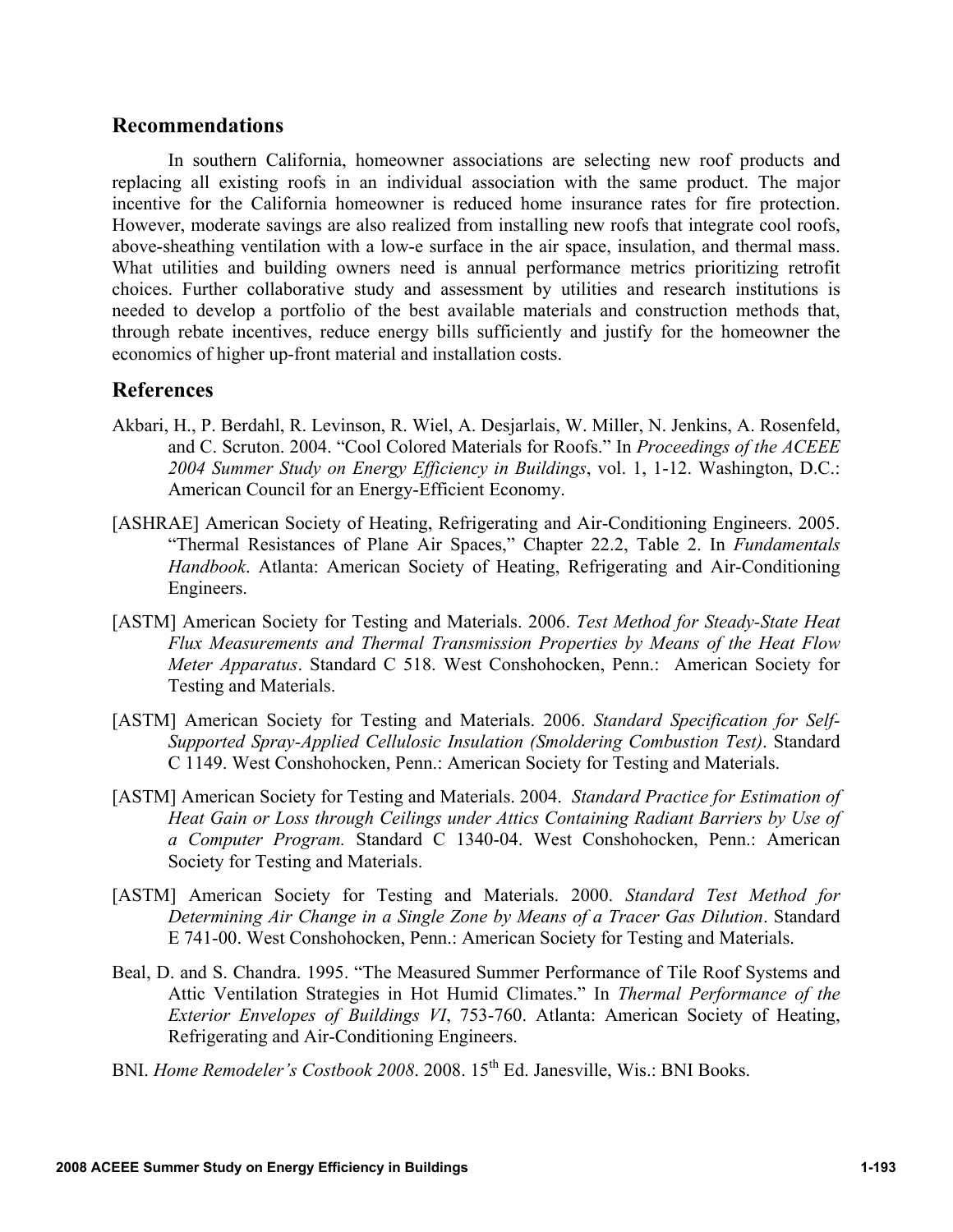- [CEC] California Energy Commission. 1999. *Building End-Use Energy: Efficiency Evaluation of Small Commercial Air-Conditioning Units for Northern and Central California*. P600- 00-023. Sacramento: California Energy Commission.
- [CEC] California Energy Commission. 1992. *Climate Zone Weather Data Analysis and Revision Project.* P400-92-004. Sacramento: California Energy Commission.
- [CEC] California Energy Commission. 2005. *2005 Energy Efficiency Standards for Residential and Nonresidential Buildings*. P400-03-001F. Sacramento: California Energy **Commission**
- Cooper, J. 2002. "Metal Roof System," U. S. Patent 6,401,412 B1. June 11.
- Cummings, J. B., J. J. Toole, N. A. Moyer. 1990. "Duct Leakage Impacts on Airtightness, Infiltration, and Peak Electrical Demand in Florida Homes." Professional Paper, Florida Solar Energy Center, Cocoa, FL, FSEC-PF-212-90.
- [EIA] Energy Information Administration. 2006. "California Electricity Profile." www.eia.doe.gov/cneaf/electricity/st\_profiles/california.html. Washington, D.C.: Energy Information Administration.
- [EIA] Energy Information Administration. 1997. "Percent of Total U.S. Residential Site Energy Consumption by End Use. www.eia.doe.gov/emeu/recs/recs97/decade.html#totcons4. Washington, D.C.: Energy Information Administration.
- Eley Associates. 2002. *Life Cycle Cost Methodology: 2005 California Building Energy Efficiency Standards.* P400-02-009. Sacramento: California Energy Commission.
- F. W. Dodge. 2002. "Construction Outlook Forecast." www.fwdodge.com. F.W. Dodge Market Analysis Group, Lexington, Mass.
- [RTI] Roof Tile Institute. 2002. *Concrete and Clay Roof Tile Installation Manual for Moderate Climate Regions*. ICBO ER-6034P. Eugene, Ore.: Roof Tile Institute.
- Kośny J., D. Yarbrough, K. Wilkes, D. Leuthold, and A. Syad. 2006. " PCM-Enhanced Cellulose Insulation—Thermal Mass in Lightweight Natural Fibers." *ECOSTOCK 2006 Conference Proceedings*. Pomona, N.J.: Richard Stockton College of New Jersey.
- Kośny J., D. Yarbrough, T. Petrie, and A. Syad. 2007a. "Performance of Thermal Insulation Containing Microencapsulated Phase Change Material." In *Proceedings of the 2007 International Thermal Conductivity Conference*. Birmingham, Ala.: Southern Research Institute and University of Alabama–Birmingham.
- Kośny J., D. Yarbrough, W. Miller, T. Petrie, P. Childs, and A. Syad. 2007b. "Thermal Performance of PCM-Enhanced Building Envelope Systems." In *Proceedings of Thermal Performance of the Exterior Envelopes of Buildings X*. Atlanta: American Society of Heating, Refrigerating and Air-Conditioning Engineers.